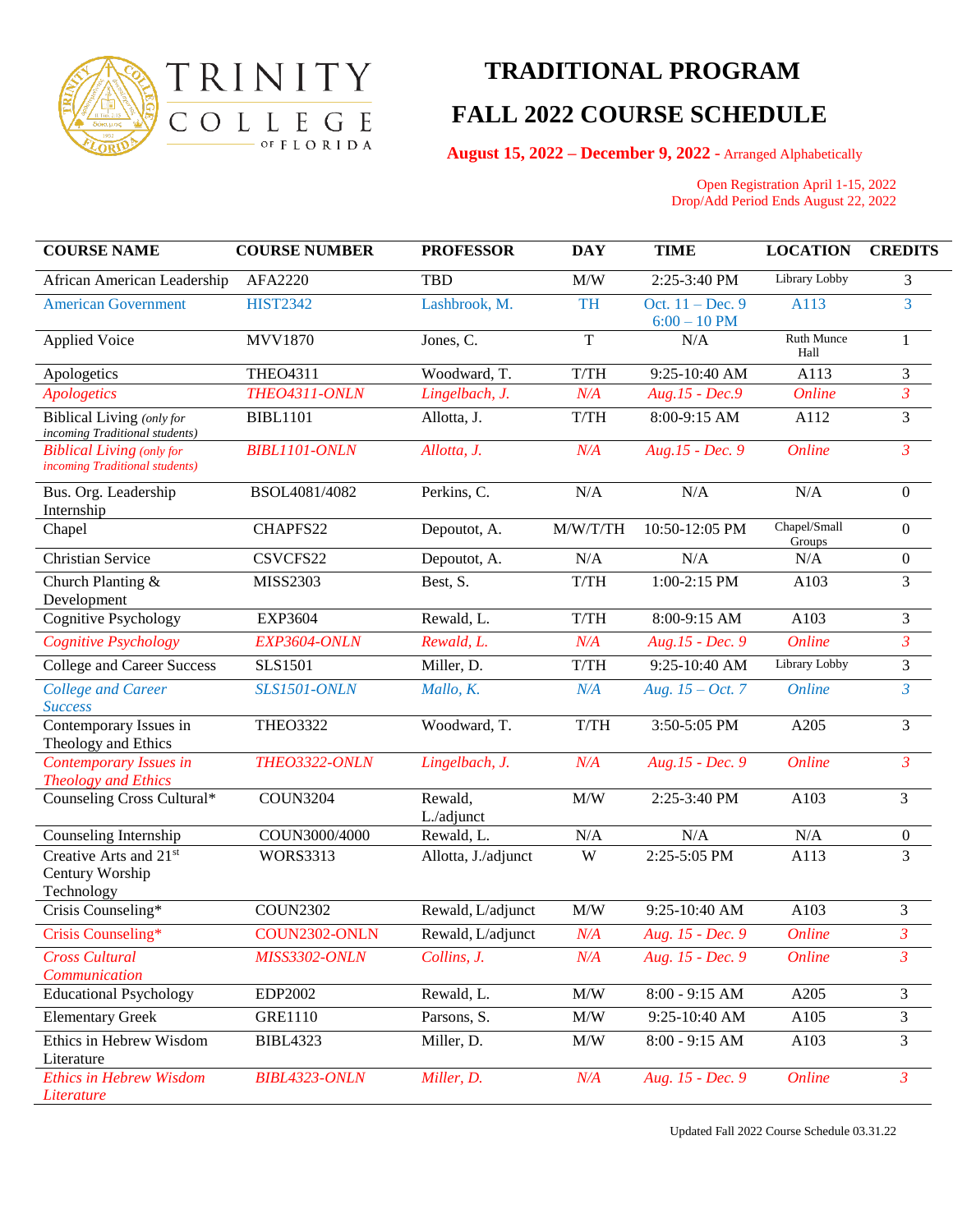| Evangelism & Discipleship                           | <b>GNMN1302</b>      | Allotta, J.              | M/W                                                                              | $8:00 - 9:15 AM$                     | A112                 | 3              |
|-----------------------------------------------------|----------------------|--------------------------|----------------------------------------------------------------------------------|--------------------------------------|----------------------|----------------|
| Evangelism & Discipleship                           | GNMN1302-ONLN        | Allotta, J.              | N/A                                                                              | Aug. 15 - Dec. 9                     | <b>Online</b>        | $\overline{3}$ |
| Freshman Composition I                              | <b>ENC1101</b>       | Mallo, K.                | M/W                                                                              | 9:25-10:40 AM                        | Library Lobby        | 3              |
| <b>Freshman Composition I</b>                       | ENC1101.112          | <b>Mallo</b>             | <b>TH</b>                                                                        | Aug. $15 - Oct. 7$<br>$6:00 - 10$ PM | A113                 | $\overline{3}$ |
| <b>Freshman Composition II*</b>                     | ENC1102-ONLN         | <b>Mallo</b>             | N/A                                                                              | Oct. 11 - Dec. 9                     | <b>Online</b>        | $\mathfrak{Z}$ |
| Health Psychology*                                  | <b>PSY3820</b>       | Rewald, R.               | T/TH                                                                             | 2:25-3:40 AM                         | A205                 | 3              |
| Hermeneutics                                        | <b>BIBL2331</b>      | Parsons, S.              | M/W                                                                              | $1:00 - 2:15$ PM                     | A113                 | $\mathfrak{Z}$ |
| <b>Hermeneutics</b>                                 | <b>BIBL2331-ONLN</b> | Parsons, S.              | N/A                                                                              | Oct. 11 - Dec. 9                     | <b>Online</b>        | $\overline{3}$ |
| Introduction to Counseling                          | <b>COUN2301</b>      | Rewald, L.               | $\text{M}/\text{W}$                                                              | $1:00 - 2:15$ PM                     | A205                 | $\overline{3}$ |
| <b>Introduction to Counseling</b>                   | COUN2301-ONLN        | Rewald, L.               | N/A                                                                              | Aug. 15 - Dec. 9                     | <b>Online</b>        | $\overline{3}$ |
| Introduction to Elementary<br>Education             | EDE1001              | Chauncey, M.             | M/W                                                                              | $1:00 - 2:15$ PM                     | A206                 | 3              |
| Introduction to<br>Organizational Leadership        | LDR1362              | Perkins, C.              | $\text{M}/\text{W}$                                                              | $1:00 - 2:15$ PM                     | A112                 | 3              |
| Introduction to<br><b>Organizational Leadership</b> | <b>LDR1362-ONLN</b>  | Perkins, C.              | N/A                                                                              | $Aug.15 - Dec.9$                     | <b>Online</b>        | $\overline{3}$ |
| Introduction to Philosophy                          | PHI1010              | Abell, A.                | T/TH                                                                             | 8:00-9:15 AM                         | A205                 | 3              |
| <b>Introduction to Philosophy</b>                   | PHI1010-ONLN         | Abell, A.                | N/A                                                                              | $Aug.15 - Oct.7$                     | <b>Online</b>        | $\mathfrak{Z}$ |
| Introduction to Preaching*                          | PAST3301             | Allotta, J.              | $\mathbf M$                                                                      | 2:25-5:05 PM                         | A206                 | 3              |
| Introduction to Public<br>Speaking                  | SPC1608              | Woodward/<br>Stamper, K. | $T/TH$                                                                           | 8:00-9:15 AM                         | A113                 | 3              |
| <b>Introduction to Public</b><br><b>Speaking</b>    | <b>SPC1608-ONLN</b>  | Woodward/<br>Stamper, K. | N/A                                                                              | Aug.15 - Dec.9                       | <b>Online</b>        | $\mathfrak{Z}$ |
| Leadership and<br>Organization in Sports            | LDR2351              | Franks, D                | M/W                                                                              | 2:25-3:40 PM                         | A112                 | 3              |
| Leadership in Non-Profits                           | LDR3341              | Boyce, C.                | $T/TH$                                                                           | 9:25-10:40 AM                        | A103                 | 3              |
| Leadership in Non-Profits                           | LDR3341.111-ONLN     | Boyce, C.                | N/A                                                                              | Aug.15 - Dec.9                       | <b>Online</b>        | $\overline{3}$ |
| Life & Revelation of Christ                         | <b>BIBL2301</b>      | Woodward, T.             | $T/TH$                                                                           | 1:00-2:15 PM                         | A112                 | 3              |
| Life & Revelation of Christ                         | BIBL2301-ONLN        | Lingelbach, J.           | N/A                                                                              | Aug.15- Oct. 7                       | <b>Online</b>        | $\overline{3}$ |
| Managing Ethics in<br>Organizations                 | LDR3202              | Perkins, C.              | M/W                                                                              | 9:25-10:40 AM                        | A113                 | 3              |
| <b>Managing Ethics in</b><br><b>Organizations</b>   | LDR3202-ONLN         | Perkins, C.              | N/A                                                                              | Aug.15 - Dec.9                       | <i><b>Online</b></i> | 3              |
| Mathematics for Liberal<br>Arts I                   | MGF1106              | Lee, J.                  | $T/TH$                                                                           | 2:25-3:40 PM                         | A206                 | $\overline{3}$ |
| <b>Mathematics for Liberal</b><br>Arts I            | <b>MGF1106</b>       | Macaraeg, P.             | N/A                                                                              | $Aug.15 - Dec.9$                     | <b>Online</b>        | $\mathfrak{Z}$ |
| Methods of Teaching<br>Mathematics                  | EDE2311              | Chauncey, M.             | $T/TH$                                                                           | 8:00-9:15 AM                         | A206                 | $\overline{3}$ |
| Methods of Teaching Music<br>and Physical Education | EDE3223              | Chauncey, M.             | $T/TH$                                                                           | 9:25-10:40 AM                        | A206                 | $\overline{3}$ |
| Methods of Teaching<br>Reading                      | EDE3318              | Chauncey, M.             | M/W                                                                              | 8:00-9:15 AM                         | A206                 | 3              |
| Ministry Internship                                 | <b>GNMN4011</b>      | Allotta, J.              | N/A                                                                              | N/A                                  | N/A                  | $\overline{0}$ |
| Old Testament Law &<br>History                      | <b>BIBL1311</b>      | Parsons, S.              | $T/TH$                                                                           | 8:00-9:15 AM                         | Library<br>Lobby     | 3              |
| Old Testament Law &<br><b>History</b>               | <b>BIBL1311-ONLN</b> | Parsons, S.              | N/A                                                                              | Aug.15 - Dec.9                       | Online               | $\mathfrak{Z}$ |
| Pastoral Epistles*                                  | <b>BIBL4311</b>      | Woodward, T.             | $\ensuremath{\text{T}}\xspace/\ensuremath{\text{T}}\xspace\ensuremath{\text{H}}$ | 2:25-3:40 AM                         | A112                 | $\mathfrak{Z}$ |